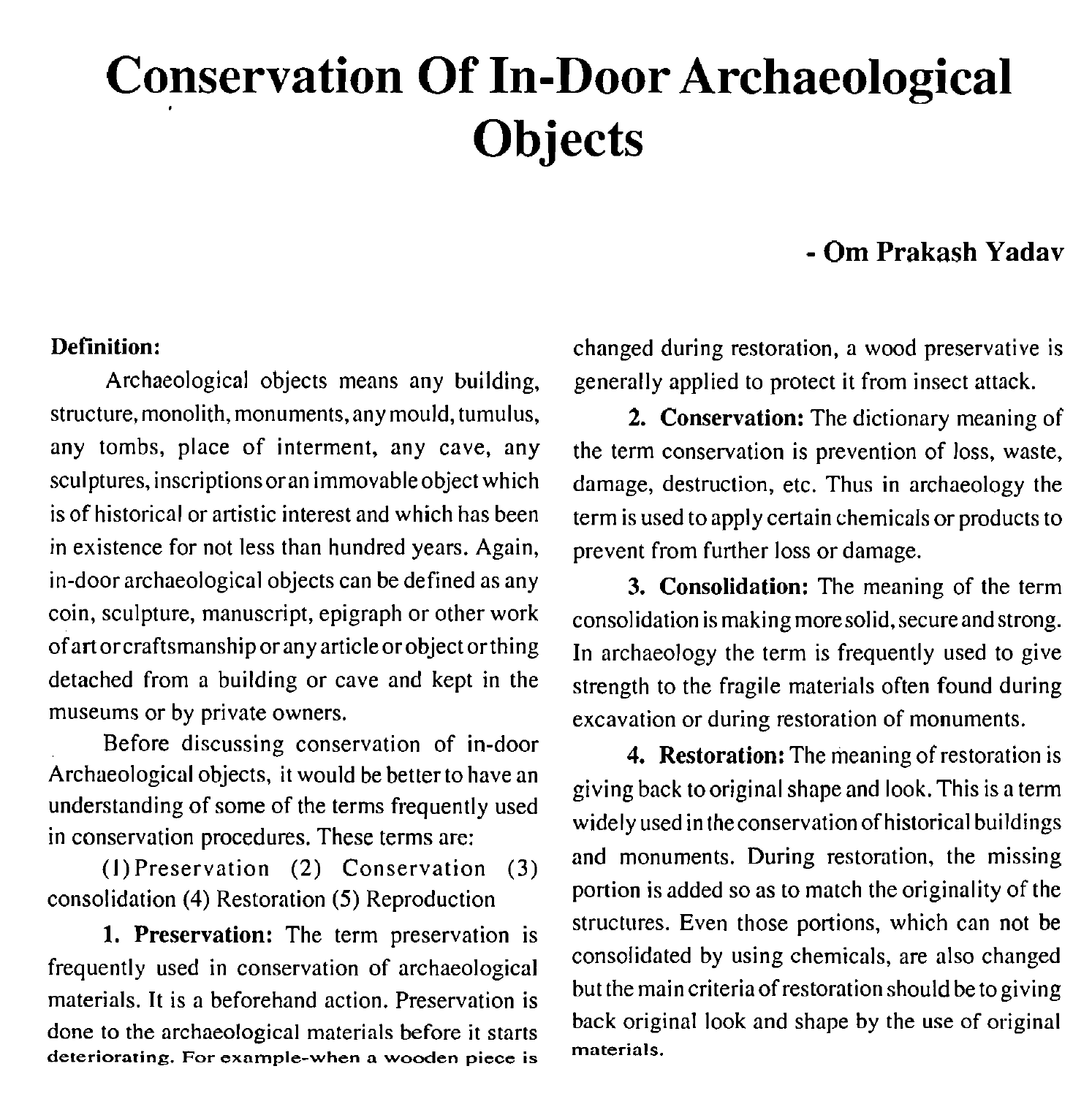**5. Reproduction:** The dictionary meaning of reproduction is producing as the original one. This is a term frequently used in biology. In archaeological conservation it is used to denote the re-making of such historical buildings and monuments whose evidences and descriptions are present but whose remains are not available. For example-the making of Chyasin Mandap in front of Bhakatpur Darbar square may be termed as reproduction of that monument since nothing was left behind by the destruction of the great earthquake of 1990 BS. Only historical evidences were known.

On the basis of origin, archaeological objects can be classified as **(1)** Inorganic (2) Organic

**1. Inorganic:** It includes siliceous and nonsiliceous materials. Archaeological materials produced from stones, terracotta, ceramics and glass can be included under siliceous materials whereas objects made of metals can be included under nonsiliceous inorganic materials. Again metal objects can be classified as ferrous metals and non-ferrous metals. Objects made of iron is termed as ferrous metal objects whereas metal objects made from other than iron is termed as non-ferrous metal objects.

**2) Organic:** It includes archival and anthropological materials. Again archival materials include paper, bhojapatra, tadapatra, textiles, wooden objects, miniature paintings whereas anthropological objects include bone and ivory, leather, feather and fur etc.

#### **Conservation Procedure:**

The nature of deterioration of these objects varies from objects to objects. Some of the common types of methods employed for the conservation of archaeological objects are described below:

**1. Conservation of inorganic objects:** As we know those inorganic objects of archaeological importance includes siliceous and non-siliceous materials, the nature of deterioration of these objects

varies from materials to materials. So the nature of their treatment also varies from materials to materials. Hence to have a better understanding the method of their treatment will be discussed one by one.

#### **a) Treatment of siliceous materials:**

As we know that siliceous materials includes stone, terracotta, ceramics, glass etc. The natures of deterioration in these objects are somewhat similar in natures. So the method of their treatment is also very much similar. In these materials except glass problems of salt formation, growth of lower plants like fungi, lichens and algae, broken into pieces due to mishandlingor some other factors have been noticed. So the treatment is done according to the problems noticed. In case the object is very fragile before doing any kind of treatment consolidation is a must. Consolidation is generally done with  $2$  to  $5\%$  solution of P.V.A. in Toluene. In case of salt formation, salt is extracted by paper pulp method. The presence of salt is tested by silver nitrate. By adding a few drops of silver nitratesolution to theextracted salt the formation of white precipitate indicates the presence of salt while the absence of white precipitate generally indicates the absence of salt . If lower plants like algae fungi and lichen are present first of all it should be tried toclean by mechanical method. If mechanical cleaning is not sufficient then a low percentage of ammonia along with non-ionic detergent may be tried. In case of joining broken pieces a special type of mortar can be prepared by mixing 1 part slacked lime, 2 to **3** parts stone powder if the object of stone or 2 to **3** parts brick powder if the object is of terracotta. This mixture is mixed with 100 grams of urad dal powder and 100 grams of PVA emulsion. Since Urad Dal has been used while preparing mortars, 1 to 2% biocides must be used to prevent fungal growth. Araldite or any other epoxy resin may join again small broken pieces but since araldite is harder than the materials itself its use should be restricted. In order to join big stone pieces, steel or copper rods of suitablesize may berequired. Aftercleaning, removal of salt and joining broken pieces, final step of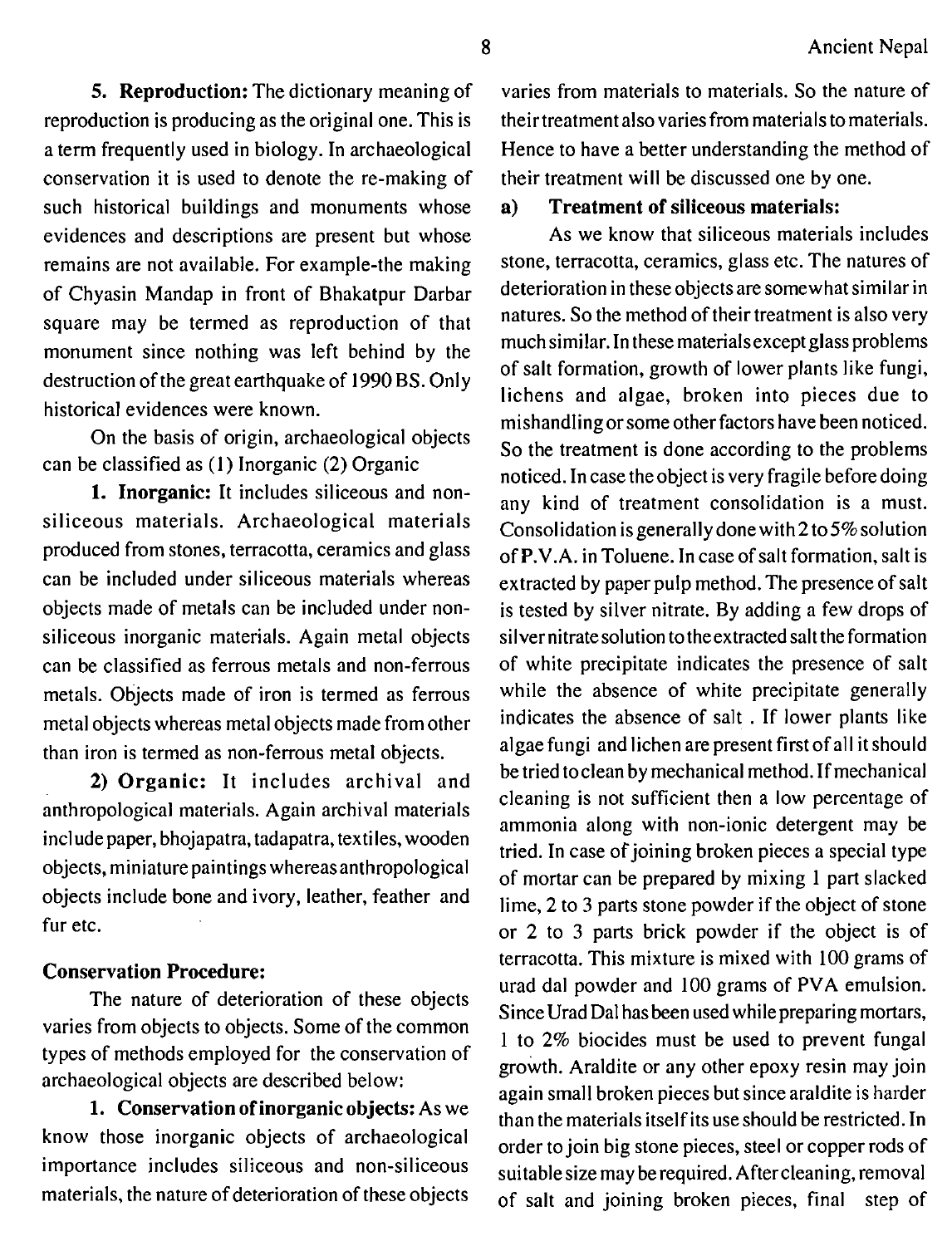conservation of siliceous material is the application metahexaphospate, sodium-potassium tartarate, of a suitable type of preservative coating. For this sodium salt of EDTA are used in different proportion.<br>again 2 to 5% solution of PVA in toluene or 2 to 5% similarly solution of citric acid in different proportion be used. In case of siliccous materials made of glass, the nature of deterioration and their treatment is again 2 to 5% solution of PVA in toluene or 2 to 5% Similarly solution of citric acid in different proportion<br>solution of paraloid B-72 in toluene or acetone may see the used to clean conner objects, rold cilded solution of paraloid B-72 in toluene or acetone may<br>be used to clean copper objects, gold gilded<br>be used. In case of siliccous materials made of glass,<br>the nature of deterioration and their treatment is<br>different. When aci conservation of metal objects is its consolidation<br>oxide and alkaline oxides like sand, lime, soda,<br>because the excavated metal objects are sometimes potash or lead oxide are fused together, glass is formed. Due to atmospheric pollution, carbon with in such a bad state that it may require consolidation water reacts and the alkalis are washed away and silica is deposited over the surface and pitted spot are formed. Such a glass object becomes porous and fragile. To over come such problems in glass using solvents like Benzene, Alcohol or Acetone and finally washing with soft water can do cleaning.

#### b) Conservation of non-siliceous objects:

As we know that non-siliceous objects includes archaeological materials made of metals. Again metal objects can be classified as ferrous and non-ferrous metal objects. Objects made of iron is termed as ferrous metal objects whereas objects made of other metals is termed as non-ferrous metal objects. The conservation of iron objects is a bit different from other metal objects because of its highly corrosive nature. The corrosion of iron objects can be removed by three ways:

- 1) Mechanical method
- 2) Chemical method
- **3)** Electro-chemical and electrolytic reduction method

**1)** Mechanical method: In this method the corrosion products iscarefully removed with the help of sharp blade or scalpel. This is a very useful method since there is no danger of any chemical reaction but it requires a lot of patience and a lot of skill otherwise the objects may be spoilt.

2) Chemical method: In this method different chemicals are used to clean the corrosion products. In order to clean corrosion products from iron objects chemicals like thioglycolic acid, sodium

prior to its cleaning. Using 2 to 5% solutions of PVA or paraloid B72 in toluene may do the consolidation of the metal objects. The same solution may be applied as a protective coating.

**3)** Electro-chemical and electrolytic reduction method: These methods are generally applied in such cases where the corrosion product is so hard that it can neither be removed mechanically or chemically. In electrolytic reduction method the object is madecathodeand theelectrolyte is asolution of sodium hydroxide. Similarly in Electro-chemical method hot solution of sodium sulphite is used which is quick and similar to electrolytic reduction. An expert should only employ this method since in case of highly corroded objects nothing will be left after employing electrolytic reduction and Electrochemical method of cleaning. Hence before applying this method, a thorough investigation of the condition of the metal objects received for treatment should be conducted so that its fusibility could be decided.

Again paraloid B-72 in toluene or acetone (2 to 5% solution) may be used as protective coating.

Conservation of archival materials: Since all these materials contain cellulose in their structure, hence the nature of their deterioration and their treatment is very much similar. In case of archival materials, loss of moisture, biodegradation, fungal growth and physical damage have been noticed. Hence the nature of treatment depends on the basis of the above mentioned causes. If there is loss of moisture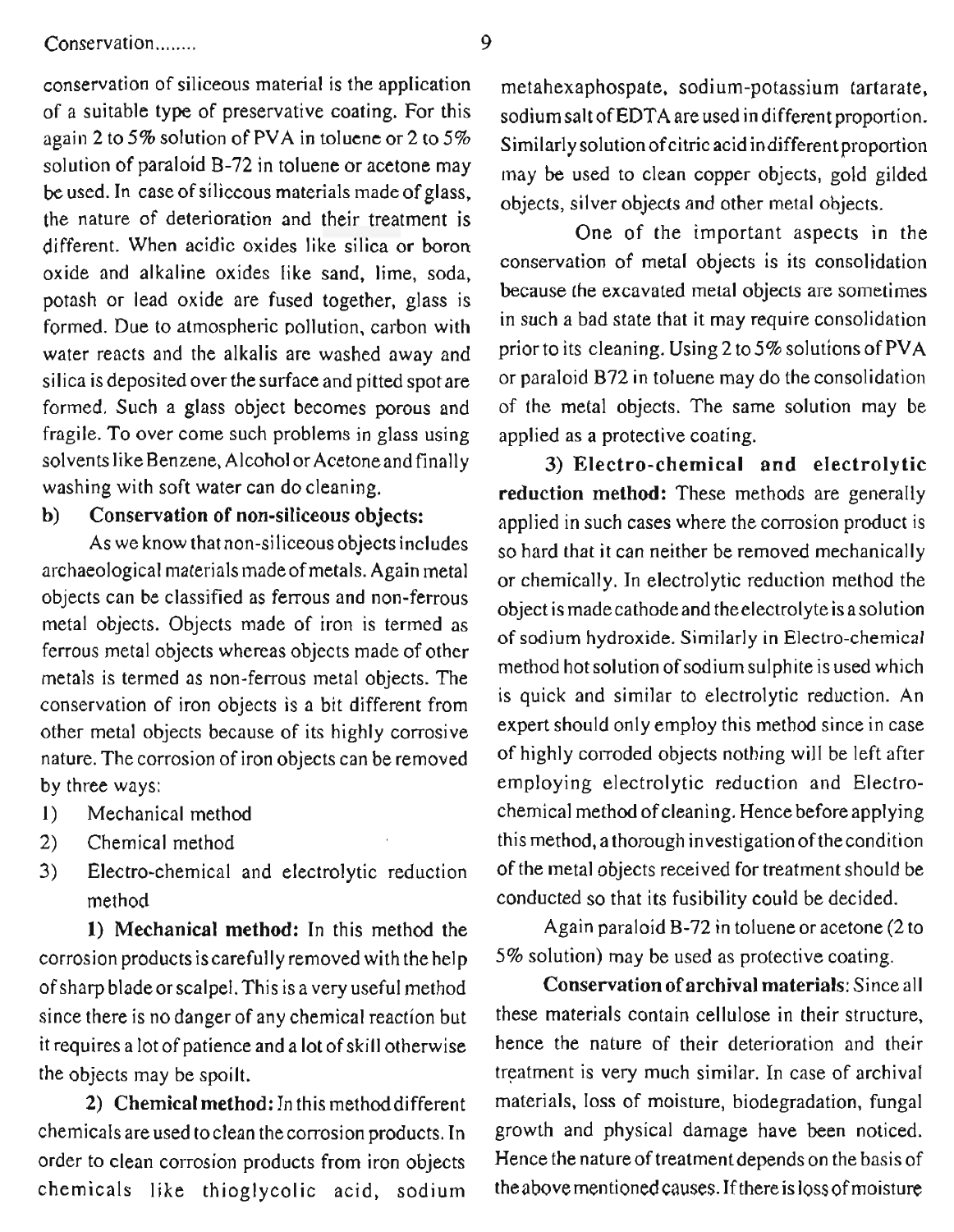then suitable amount of moisture should be provided otherwise the objects tend to brittle. In order to overcome biodegradation of these materials, suitable insecticides and fumigants can be applied. In case of wooden objects, insecticide like chlorpyriphos 20 EC in suitable solvents can be applied whereas in case of paper documents, tadapatras and bhojpatras fumigants like paradichlorobenzene or sodium pentachlorophenate can be used. In order to overcome the problem of fungal attack suitable fungicides can be applied. For this carbendizeme or kiroxy I or *5%*  solution of formaldehyde or 1-% solution of thymol can be used. Physical damage can be avoided by providing proper place for each object and with careful handling of the objects. Prior to the use of textiles, primitive people used skin of animals, barks of trees as clothes. It was only in 1890 AD that textiles on commercial scale came into use. Textiles are prepared from natural fibres of animals like wool andsilk and vegetable fibers Iikecotton, flax, hamper or jute. Animal fibres do not burn steadily but if they are held under the flame, they are burnt leaving carbon as residue and giving burnt hair smell. A vegetable fibre is full of cellulose and hence catches fire easily leaving Grey ash. Protein constituents are present in animal fibres whereas cellulose contents are present in vegetable fibres. Physical factors like light, temperature, humidity and diurnal changes are one of the factors responsible for textiles decay. Insect attack, moth attack, fungal and lichen growth are biological causes of deterioration of textiles. Loss of moisture is another cause of degradation of textiles. Using non-ionic detergents can do cleaning of textile. A 2% solution of paraloid B-72 in toluene can be applied as protective coating for textile. Miniature paintings are done on papers. Loss of paint layers, insect attack, loss of moisture, deposition of dust and dirt, fungal growth, oil stains etc. have been noticed in miniature paintings. Dry cleaning can be used to

remove dust and dirt. Suitable solvents can be chosen to remove different types of stains. *2* to **3%** solution of paraloid B-72 in sulfur free toluene can be used to consolidate flaking paint layers. In order to control insect and fungal attack suitable fumigants like paradichlorobenzene or pentachlorophenol can be used. *2* to 3% solution of paraloid B-72 in sulfur free toluene can be applied as protective coating.

**Conservation of anthropological ob.jects: As**  we know that anthropological objects include objects made up of bones and ivory, leathers, feather and fur etc. Both bone and ivory are used as tools, decorative materials, statues etc. They are anisotropic and protein ossein is decomposed by prolonged exposure to humid condition. Acid radicals like fluorides, calcium phosphate and calcium carbonate can attack both bones and ivory objects. Cleaning can be done with distilled water. Insoluble salts like calcium sulphate. calcium carbonate or magnesium sulphate can be removed with very dilute solution of hydrochloric acid. Pale Grey color of bones and ivory objects can be removed with a bleaching agent like hydrogen peroxide. Again shellac solution in spirit or *2%*  solution of polyvinyl acetate in toluene can be used as preservative and consolidants. Skin of different animals has been extensively used by pre-historic people as clothes, for writing, bookbinding etc. The main problemsof leatherobjects aretoloose moisture, insect and fungal attack. In order to retain moisture caster oil and rectified spirit in the ration of I :4 can be applied or the leather objects can be impregnated in Turkey oil. To control insect and fungal attack, fumigants like pyrethrum, DDT or *5%* solution of sodium pentachlorophenate in kerosene oil can be used. Feathers of peacock are used as head decorator. Fur and hair of animals are used for making warm clothes. The main problems of these objects are brittleness, falling of hair, moth attack, insect and fungal attack etc. In order to retain flexibility a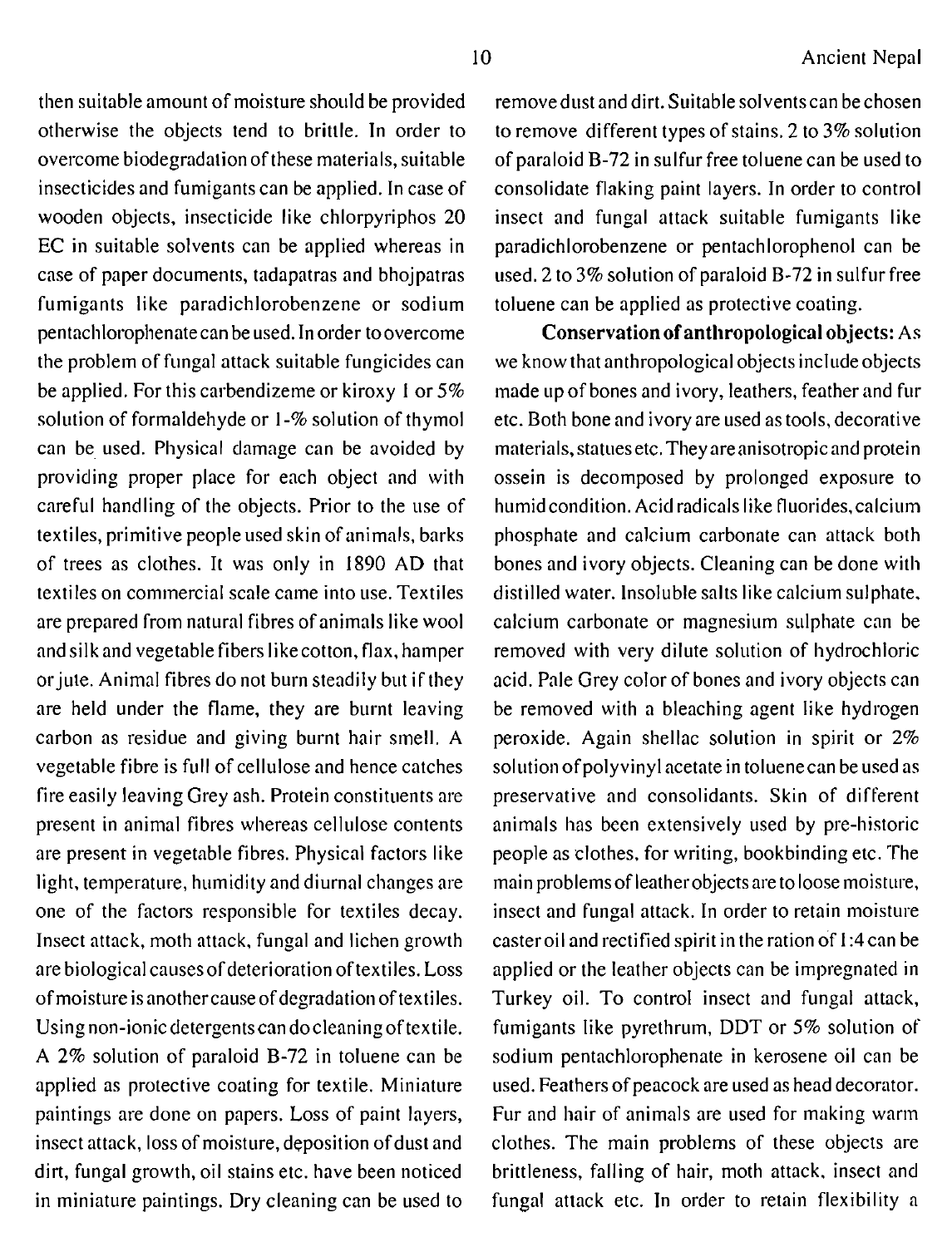

**Before Conservation** 



After Conservation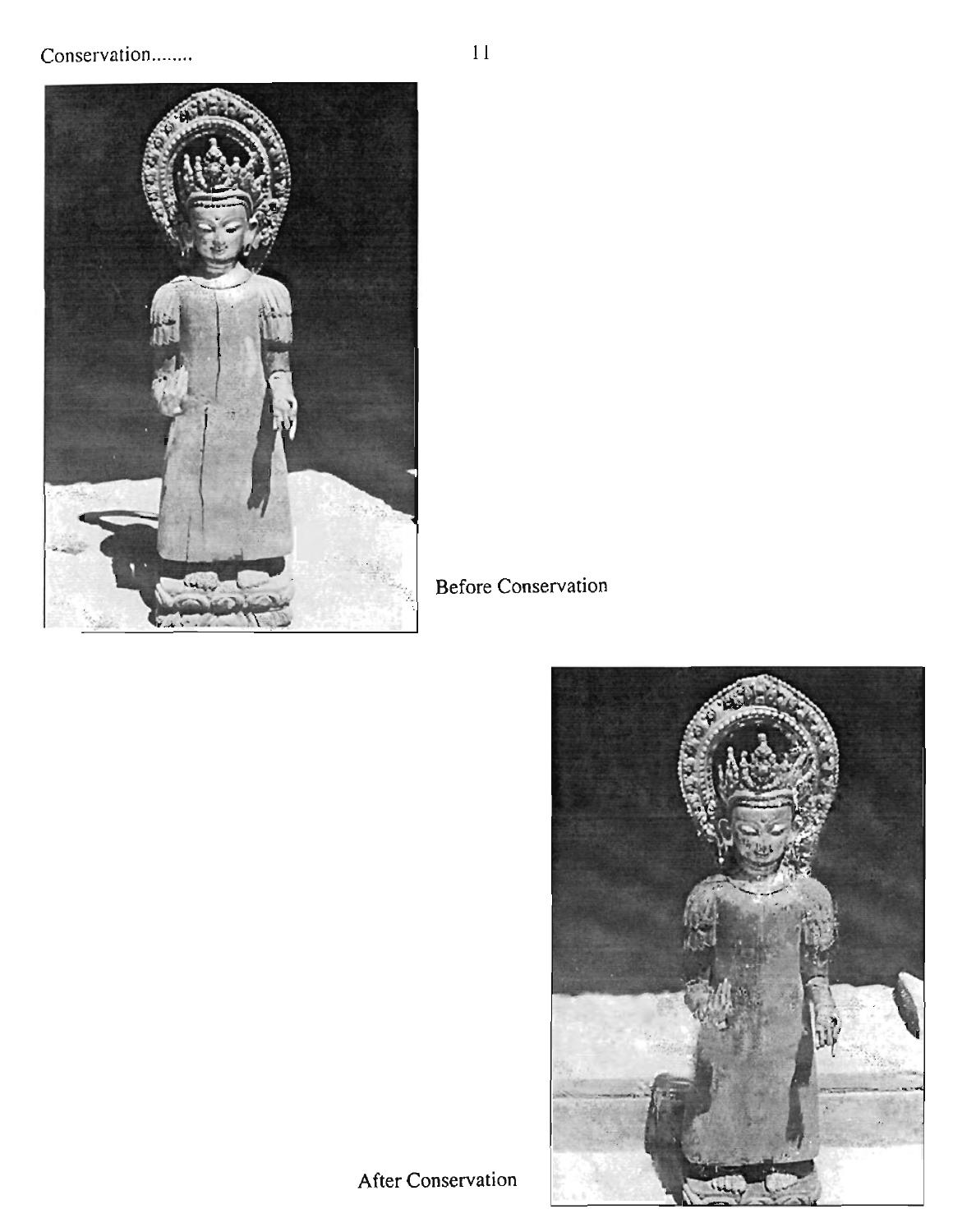

# Before Conservation



# After Conservation